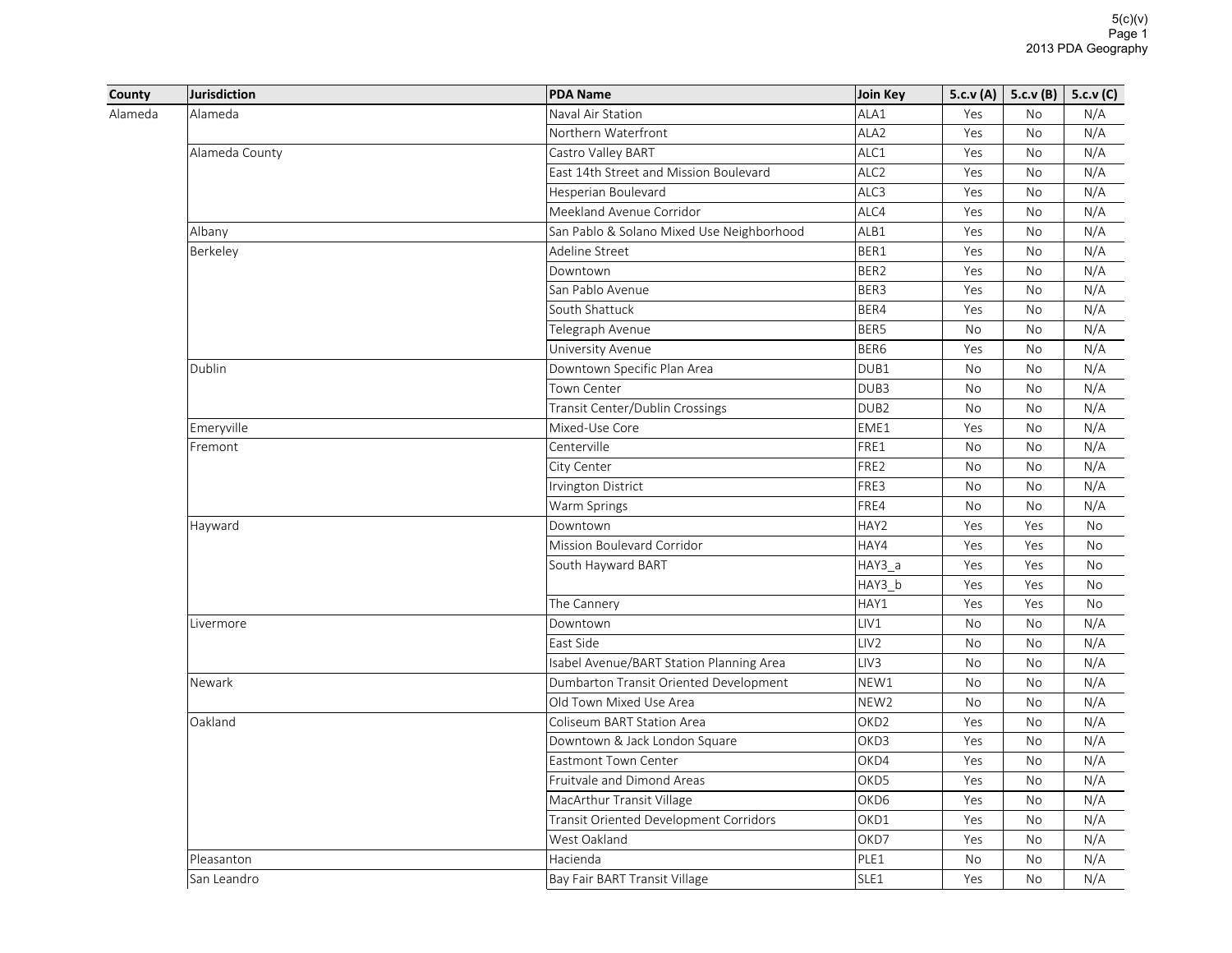| County       | <b>Jurisdiction</b>                                 | <b>PDA Name</b>                          | Join Key          | 5.c.v $(A)$ | 5.c.v(B)  | 5.c.v(C) |
|--------------|-----------------------------------------------------|------------------------------------------|-------------------|-------------|-----------|----------|
|              |                                                     | Downtown Transit Oriented Development    | SLE3              | Yes         | <b>No</b> | N/A      |
|              |                                                     | East 14th Street                         | SLE <sub>2</sub>  | Yes         | <b>No</b> | N/A      |
|              | Union City                                          | <b>Intermodal Station District</b>       | UNI1              | <b>No</b>   | <b>No</b> | N/A      |
| Contra Costa | Antioch                                             | <b>Hillcrest eBART Station</b>           | ANT1              | Yes         | <b>No</b> | N/A      |
|              |                                                     | Rivertown Waterfront                     | ANT <sub>2</sub>  | Yes         | No        | N/A      |
|              | Concord                                             | Community Reuse Area/Los Medanos         | CON1 a            | Yes         | <b>No</b> | N/A      |
|              |                                                     |                                          | CON1 b            | No          | <b>No</b> | N/A      |
|              |                                                     | Downtown                                 | CON <sub>2</sub>  | Yes         | <b>No</b> | N/A      |
|              | Contra Costa County                                 | Contra Costa Centre                      | CCC1              | Yes         | <b>No</b> | N/A      |
|              |                                                     | Downtown El Sobrante                     | CCC4              | <b>No</b>   | No        | N/A      |
|              |                                                     | Pittsburg/Bay Point BART Station         | CCC3 <sub>a</sub> | No          | <b>No</b> | N/A      |
|              |                                                     |                                          | CCC3 b            | <b>No</b>   | No        | N/A      |
|              | Danville                                            | Downtown                                 | DAN1              | <b>No</b>   | <b>No</b> | N/A      |
|              | El Cerrito                                          | San Pablo Avenue Corridor                | ELC1 a            | Yes         | <b>No</b> | N/A      |
|              |                                                     |                                          | $ELC1_b$          | Yes         | <b>No</b> | N/A      |
|              | <b>Hercules</b>                                     | <b>Central Hercules</b>                  | HER1              | <b>No</b>   | <b>No</b> | N/A      |
|              |                                                     | <b>Waterfront District</b>               | HER2              | <b>No</b>   | <b>No</b> | N/A      |
|              | Lafayette                                           | Downtown                                 | LAF1              | No          | No        | N/A      |
|              | Martinez                                            | Downtown                                 | MAR1              | <b>No</b>   | <b>No</b> | N/A      |
|              | Moraga                                              | Moraga Center                            | MOR1              | No          | No        | N/A      |
|              | Oakley                                              | Downtown                                 | OAK <sub>2</sub>  | Yes         | <b>No</b> | N/A      |
|              |                                                     | <b>Employment Area</b>                   | OAK1              | Yes         | <b>No</b> | N/A      |
|              |                                                     | Potential Planning Area                  | OAK3              | Yes         | <b>No</b> | N/A      |
|              | Orinda                                              | Downtown                                 | ORI1              | <b>No</b>   | <b>No</b> | N/A      |
|              | Pinole                                              | Appian Way Corridor                      | PIN <sub>2</sub>  | Yes         | <b>No</b> | N/A      |
|              |                                                     | Old Town San Pablo Avenue                | PIN1              | Yes         | <b>No</b> | N/A      |
|              | Pittsburg                                           | Downtown                                 | PIT <sub>2</sub>  | Yes         | No        | N/A      |
|              |                                                     | Railroad Avenue eBART Station            | PIT1              | Yes         | No        | N/A      |
|              | Pleasant Hill                                       | <b>Buskirk Avenue Corridor</b>           | PLH <sub>2</sub>  | Yes         | <b>No</b> | N/A      |
|              |                                                     | Diablo Valley College                    | PLH1              | Yes         | <b>No</b> | N/A      |
|              | Richmond                                            | Central Richmond & 23rd Street Corridor  | $RIC1_a$          | Yes         | No        | N/A      |
|              |                                                     |                                          | RIC1_b            | Yes         | No        | N/A      |
|              |                                                     | South Richmond                           | RIC <sub>2</sub>  | Yes         | No        | N/A      |
|              | Richmond & Contra Costa County                      | North Richmond                           | CCC <sub>2</sub>  | Yes         | <b>No</b> | N/A      |
|              | San Pablo                                           | San Pablo Avenue & 23rd Street Corridors | SPA1              | Yes         | No        | N/A      |
|              | San Ramon                                           | City Center                              | SAR1              | No          | No        | N/A      |
|              |                                                     | North Camino Ramon                       | SAR <sub>2</sub>  | <b>No</b>   | <b>No</b> | N/A      |
|              | Walnut Creek                                        | West Downtown                            | WAL1              | <b>No</b>   | <b>No</b> | N/A      |
|              | West Contra Costa Transportation Advisory Committee | San Pablo Avenue Corridor                | WCC1_a            | Yes         | <b>No</b> | N/A      |
|              |                                                     |                                          | WCC1 c            | Yes         | <b>No</b> | N/A      |
|              |                                                     |                                          |                   |             |           |          |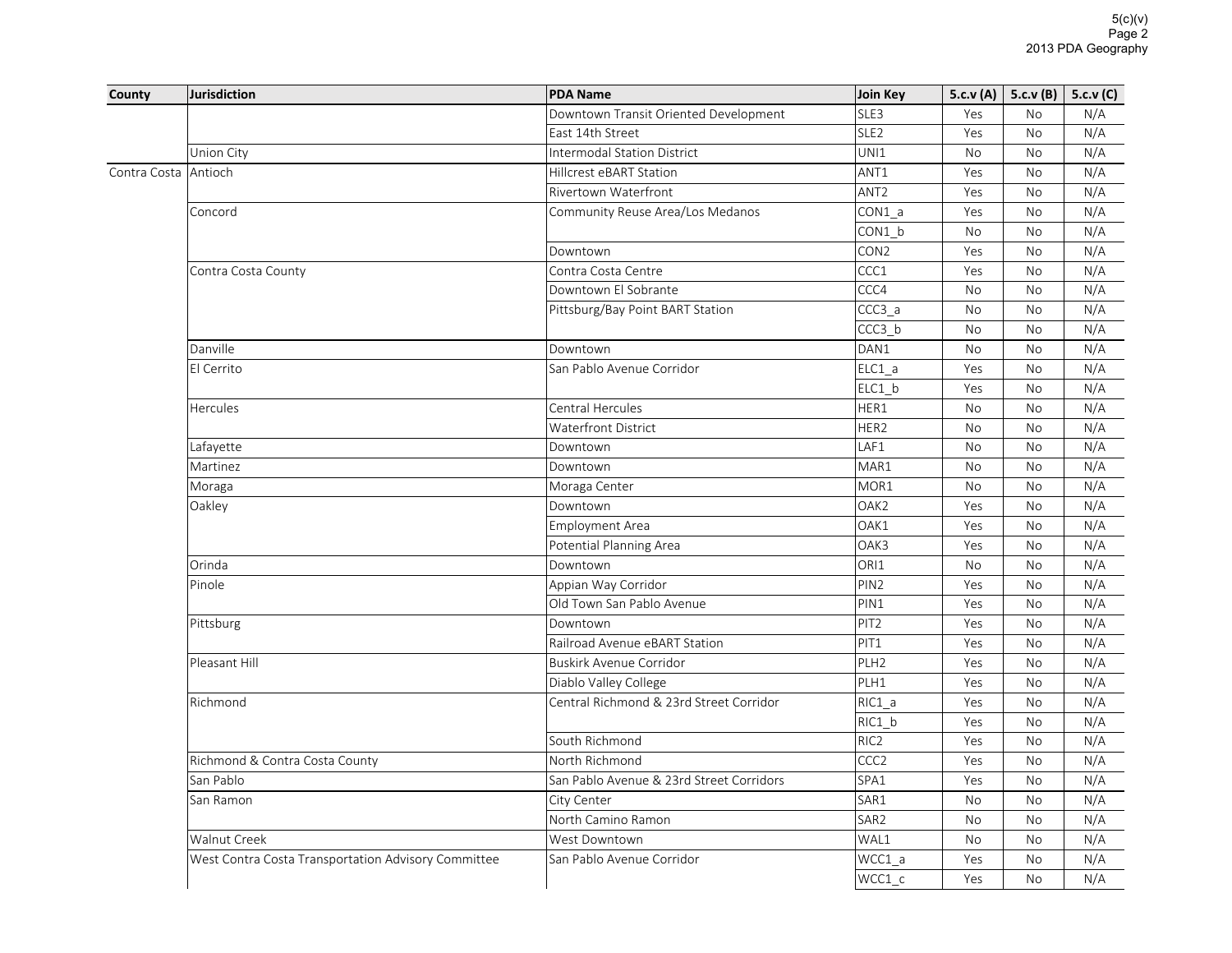| County    | Jurisdiction                                               | <b>PDA Name</b>                                  | Join Key           |                                                                                                                                          |                                                                                                                                                                                                                                                   | 5.c.v(C) |
|-----------|------------------------------------------------------------|--------------------------------------------------|--------------------|------------------------------------------------------------------------------------------------------------------------------------------|---------------------------------------------------------------------------------------------------------------------------------------------------------------------------------------------------------------------------------------------------|----------|
|           |                                                            |                                                  | $WCC1_g$           | No                                                                                                                                       | No                                                                                                                                                                                                                                                | N/A      |
| Marin     | Marin County                                               | Urbanized 101 Corridor                           | MCO1               | No                                                                                                                                       | No                                                                                                                                                                                                                                                | N/A      |
|           | San Rafael                                                 | Civic Center/North Rafael Town Center            | SRA2               | No                                                                                                                                       | No                                                                                                                                                                                                                                                | N/A      |
|           |                                                            | Downtown                                         | SRA1               | No                                                                                                                                       | No                                                                                                                                                                                                                                                | N/A      |
| Napa      | American Canyon                                            | Highway 29 Corridor                              | ACA1               | No                                                                                                                                       | No                                                                                                                                                                                                                                                | N/A      |
|           | Napa                                                       | Downtown Napa                                    | NAP1               | No                                                                                                                                       | <b>No</b>                                                                                                                                                                                                                                         | N/A      |
|           |                                                            | Soscol Gateway Corridor                          | NAP2               | No                                                                                                                                       | 5.c.v (A)   5.c.v (B)  <br>No<br>Yes<br>Yes<br>Yes<br>Yes<br>Yes<br>Yes<br>Yes<br>Yes<br>Yes<br>Yes<br>Yes<br>Yes<br>No<br>No<br>No<br><b>No</b><br>No<br>No<br>No<br><b>No</b><br>No<br>No<br>No<br>No<br>No<br>No<br>No<br>No<br>No<br>No<br>No | N/A      |
|           | San Francisco San Francisco                                | 19th Avenue                                      | SFO <sub>10</sub>  | No                                                                                                                                       |                                                                                                                                                                                                                                                   | Yes      |
|           |                                                            | <b>Balboa Park</b>                               | SFO <sub>2</sub>   | Yes                                                                                                                                      |                                                                                                                                                                                                                                                   | Yes      |
|           |                                                            | Bayview/Hunters Point Shipyard/Candlestick Point | SFO <sub>1</sub>   | Yes                                                                                                                                      |                                                                                                                                                                                                                                                   | Yes      |
|           |                                                            | Downtown-Van Ness-Geary                          | SFO <sub>3</sub>   | Yes                                                                                                                                      |                                                                                                                                                                                                                                                   | Yes      |
|           |                                                            | Eastern Neighborhoods                            | SFO <sub>4</sub>   | Yes                                                                                                                                      |                                                                                                                                                                                                                                                   | Yes      |
|           |                                                            | Market & Octavia                                 | SFO <sub>11</sub>  | Yes                                                                                                                                      |                                                                                                                                                                                                                                                   | Yes      |
|           |                                                            | <b>Mission Bay</b>                               | SFO <sub>5</sub>   | Yes                                                                                                                                      |                                                                                                                                                                                                                                                   | Yes      |
|           |                                                            | Mission-San Jose Corridor                        | SFO <sub>12</sub>  | Yes                                                                                                                                      |                                                                                                                                                                                                                                                   | Yes      |
|           |                                                            | Port of San Francisco                            | SFO <sub>6</sub>   | Yes                                                                                                                                      |                                                                                                                                                                                                                                                   | Yes      |
|           |                                                            | Transbay Terminal                                | SFO7               | Yes                                                                                                                                      |                                                                                                                                                                                                                                                   | Yes      |
|           |                                                            | Treasure Island                                  | SFO <sub>8</sub>   | Yes                                                                                                                                      |                                                                                                                                                                                                                                                   | Yes      |
|           | San Francisco & Brisbane                                   | San Francisco/San Mateo Bi-County Area           | SFO <sub>9</sub> b | Yes                                                                                                                                      |                                                                                                                                                                                                                                                   | Yes      |
| San Mateo | Belmont                                                    | Villages of Belmont                              | BEL1               | No                                                                                                                                       |                                                                                                                                                                                                                                                   | N/A      |
|           | Burlingame                                                 | Burlingame El Camino Real                        | BUR1               | No                                                                                                                                       |                                                                                                                                                                                                                                                   | N/A      |
|           | City/County Association of Governments of San Mateo County | El Camino Real                                   | CCG1 a             | No<br><b>No</b><br>No<br>No<br>No<br>No<br>No<br>No<br>No<br>No<br>No<br>No<br>No<br>No<br>No<br>No<br>No<br>No<br>No<br><b>No</b><br>No |                                                                                                                                                                                                                                                   | N/A      |
|           |                                                            |                                                  | $CCG1_b$           |                                                                                                                                          |                                                                                                                                                                                                                                                   | N/A      |
|           |                                                            |                                                  | CCG1 c             |                                                                                                                                          |                                                                                                                                                                                                                                                   | N/A      |
|           |                                                            |                                                  | CCG1 d             |                                                                                                                                          |                                                                                                                                                                                                                                                   | N/A      |
|           |                                                            |                                                  | $CCG1_e$           |                                                                                                                                          |                                                                                                                                                                                                                                                   | N/A      |
|           |                                                            |                                                  | CCG1 f             |                                                                                                                                          |                                                                                                                                                                                                                                                   | N/A      |
|           |                                                            |                                                  | $CCG1_h$           |                                                                                                                                          |                                                                                                                                                                                                                                                   | N/A      |
|           |                                                            |                                                  | CCG1 i             |                                                                                                                                          |                                                                                                                                                                                                                                                   | N/A      |
|           |                                                            |                                                  | $CCG1$ j           |                                                                                                                                          |                                                                                                                                                                                                                                                   | N/A      |
|           |                                                            |                                                  | $CCG1_k$           |                                                                                                                                          |                                                                                                                                                                                                                                                   | N/A      |
|           |                                                            |                                                  | $CCG1$             |                                                                                                                                          |                                                                                                                                                                                                                                                   | N/A      |
|           |                                                            |                                                  | $CCG1$ _m          |                                                                                                                                          |                                                                                                                                                                                                                                                   | N/A      |
|           | Daly City                                                  | Bayshore                                         | DAL1               |                                                                                                                                          |                                                                                                                                                                                                                                                   | N/A      |
|           |                                                            | Mission Boulevard                                | DAL <sub>2</sub>   |                                                                                                                                          |                                                                                                                                                                                                                                                   | N/A      |
|           | East Palo Alto                                             | Ravenswood                                       | EPA1               |                                                                                                                                          |                                                                                                                                                                                                                                                   | N/A      |
|           | Menlo Park                                                 | El Camino Real Corridor and Downtown             | MEN1               |                                                                                                                                          |                                                                                                                                                                                                                                                   | N/A      |
|           | Millbrae                                                   | <b>Transit Station Area</b>                      | MIL1               |                                                                                                                                          |                                                                                                                                                                                                                                                   | N/A      |
|           | Redwood City                                               | Broadway/Veterans Boulevard Corridor             | RWC2               |                                                                                                                                          |                                                                                                                                                                                                                                                   | N/A      |
|           |                                                            | Downtown                                         | RWC1               |                                                                                                                                          |                                                                                                                                                                                                                                                   | N/A      |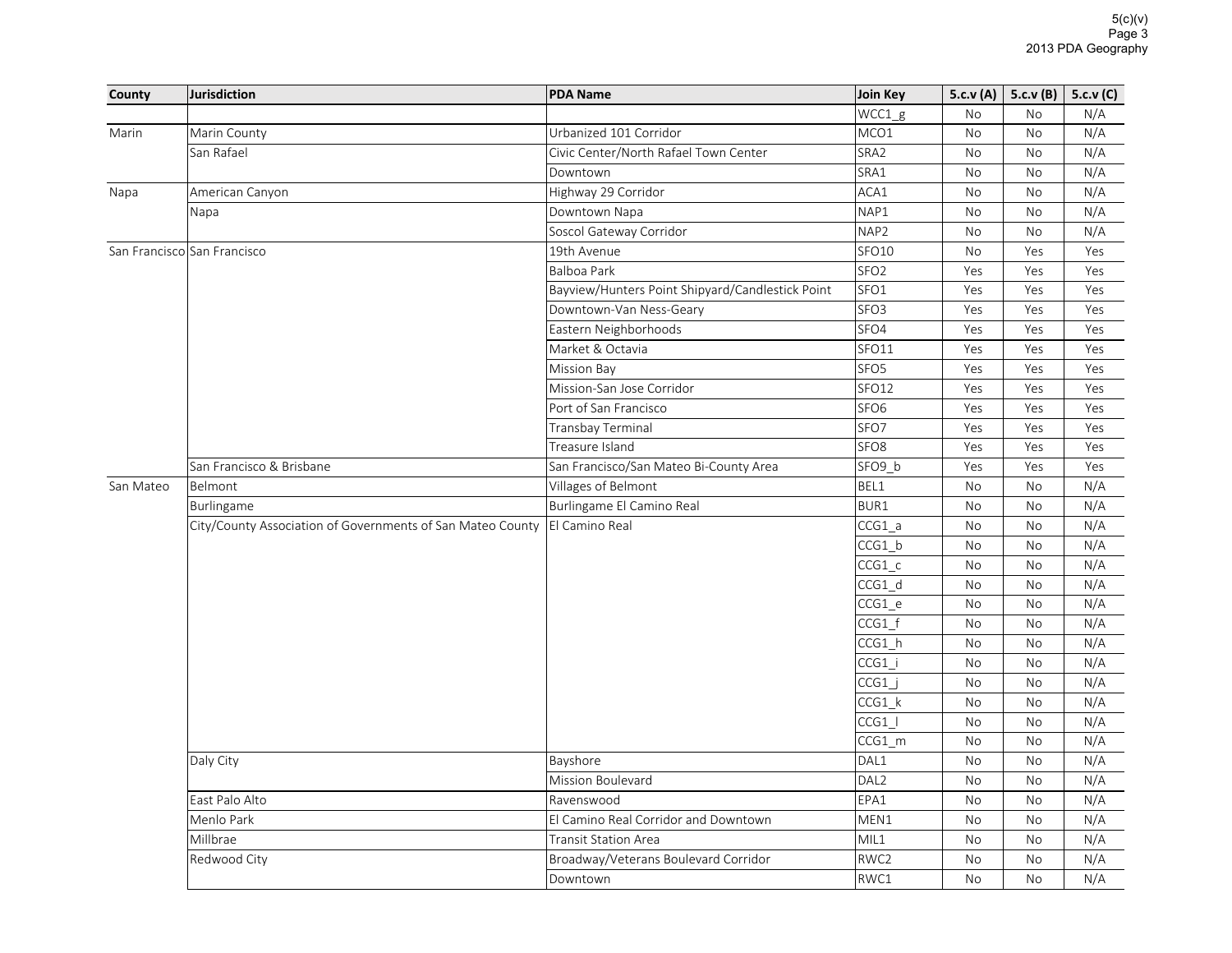| County      | <b>Jurisdiction</b>                         | <b>PDA Name</b>                                    | Join Key         |           | 5.c.v (A)   5.c.v (B)                                                                                                                                                       | 5.c.v(C) |
|-------------|---------------------------------------------|----------------------------------------------------|------------------|-----------|-----------------------------------------------------------------------------------------------------------------------------------------------------------------------------|----------|
|             | San Bruno                                   | <b>Transit Corridors</b>                           | SBR1             | <b>No</b> | <b>No</b>                                                                                                                                                                   | N/A      |
|             | San Carlos                                  | Railroad Corridor                                  | SCA1 CCG1 h      | No        | No                                                                                                                                                                          | N/A      |
|             | San Francisco & Brisbane                    | San Francisco/San Mateo Bi-County Area             | SFO9 a           | No        | No                                                                                                                                                                          | N/A      |
|             | San Mateo                                   | Downtown                                           | SMA1             | No        | <b>No</b>                                                                                                                                                                   | N/A      |
|             |                                             | El Camino Real                                     | SMA3_CCG1_f      | No        | No                                                                                                                                                                          | N/A      |
|             |                                             | Rail Corridor                                      | SMA <sub>2</sub> | <b>No</b> | <b>No</b>                                                                                                                                                                   | N/A      |
|             | South San Francisco                         | Downtown                                           | SSF1             | No        | No                                                                                                                                                                          | N/A      |
| Santa Clara | Campbell                                    | Central Redevelopment Area                         | CAM1             | Yes       | <b>No</b>                                                                                                                                                                   | N/A      |
|             | Gilroy                                      | Downtown                                           | GIL1             | No        | No                                                                                                                                                                          | N/A      |
|             | Milpitas                                    | Transit Area                                       | MPT1             | Yes       | <b>No</b><br>No<br>No<br><b>No</b><br>No<br>No<br>No<br><b>No</b><br>No<br><b>No</b><br>No<br>No<br>No<br>No<br><b>No</b><br>No<br>No<br><b>No</b><br><b>No</b><br>No<br>No | N/A      |
|             | Morgan Hill                                 | Downtown                                           | MOH1             | No        |                                                                                                                                                                             | N/A      |
|             | Mountain View                               | Downtown                                           | MVW <sub>2</sub> | No        |                                                                                                                                                                             | N/A      |
|             |                                             | El Camino Real                                     | MVW4             | <b>No</b> |                                                                                                                                                                             | N/A      |
|             |                                             | North Bayshore                                     | MVW6             | No        |                                                                                                                                                                             | N/A      |
|             |                                             | San Antonio                                        | MVW3             | No        |                                                                                                                                                                             | N/A      |
|             |                                             | Whisman Station                                    | MVW1             | No        |                                                                                                                                                                             | N/A      |
|             | Palo Alto                                   | California Avenue                                  | PAL1             | <b>No</b> |                                                                                                                                                                             | N/A      |
|             | San Jose                                    | Bascom TOD Corridor                                | SJO14            | Yes       |                                                                                                                                                                             | N/A      |
|             |                                             | Bascom Urban Village                               | SJO15            | Yes       |                                                                                                                                                                             | N/A      |
|             |                                             | Berryessa Station                                  | SJO5             | Yes       |                                                                                                                                                                             | N/A      |
|             |                                             | Blossom Hill/Snell Urban Village                   | SJO17            | No        |                                                                                                                                                                             | N/A      |
|             |                                             | Camden Urban Village                               | SJO16            | Yes       |                                                                                                                                                                             | N/A      |
|             |                                             | Capitol Corridor Urban Villages                    | SJO18            | Yes       |                                                                                                                                                                             | N/A      |
|             |                                             | Capitol/Tully/King Urban Villages                  | SJO11            | Yes       |                                                                                                                                                                             | N/A      |
|             |                                             | Communications Hill                                | SJO6             | Yes       |                                                                                                                                                                             | N/A      |
|             |                                             | Cottle Transit Village (Hitachi)                   | SJO <sub>2</sub> | No        |                                                                                                                                                                             | N/A      |
|             |                                             | Downtown "Frame"                                   | SJO4             | Yes       |                                                                                                                                                                             | N/A      |
|             |                                             | East Santa Clara/Alum Rock Corridor                | SJO8             | Yes       |                                                                                                                                                                             | N/A      |
|             |                                             | Greater Downtown                                   | SJO1             | Yes       |                                                                                                                                                                             | N/A      |
|             |                                             | North San Jose                                     | SJO3             | Yes       |                                                                                                                                                                             | N/A      |
|             |                                             | Oakridge/Almaden Plaza Urban Village               | SJO10            | No        | No                                                                                                                                                                          | N/A      |
|             |                                             | Saratoga TOD Corridor                              | SJO12            | No        | No                                                                                                                                                                          | N/A      |
|             |                                             | Stevens Creek TOD Corridor                         | SJO9             | Yes       | <b>No</b>                                                                                                                                                                   | N/A      |
|             |                                             | West San Carlos and Southwest Expressway Corridors | SJO7             | Yes       | No                                                                                                                                                                          | N/A      |
|             |                                             | Westgate/El Paseo Urban Village                    | SJO19            | <b>No</b> | <b>No</b>                                                                                                                                                                   | N/A      |
|             |                                             | Winchester Boulevard TOD Corridor                  | SJO13            | Yes       | No                                                                                                                                                                          | N/A      |
|             | Santa Clara                                 | El Camino Real Focus Area                          | SCL1             | Yes       | No                                                                                                                                                                          | N/A      |
|             |                                             | Santa Clara Station Focus Area                     | SCL <sub>2</sub> | Yes       | No                                                                                                                                                                          | N/A      |
|             | Santa Clara Valley Transportation Authority | City Cores, Corridors & Station Areas              | $VTA1_a$         | Yes       | <b>No</b>                                                                                                                                                                   | N/A      |
|             |                                             |                                                    | VTA1 b           | <b>No</b> | <b>No</b>                                                                                                                                                                   | N/A      |